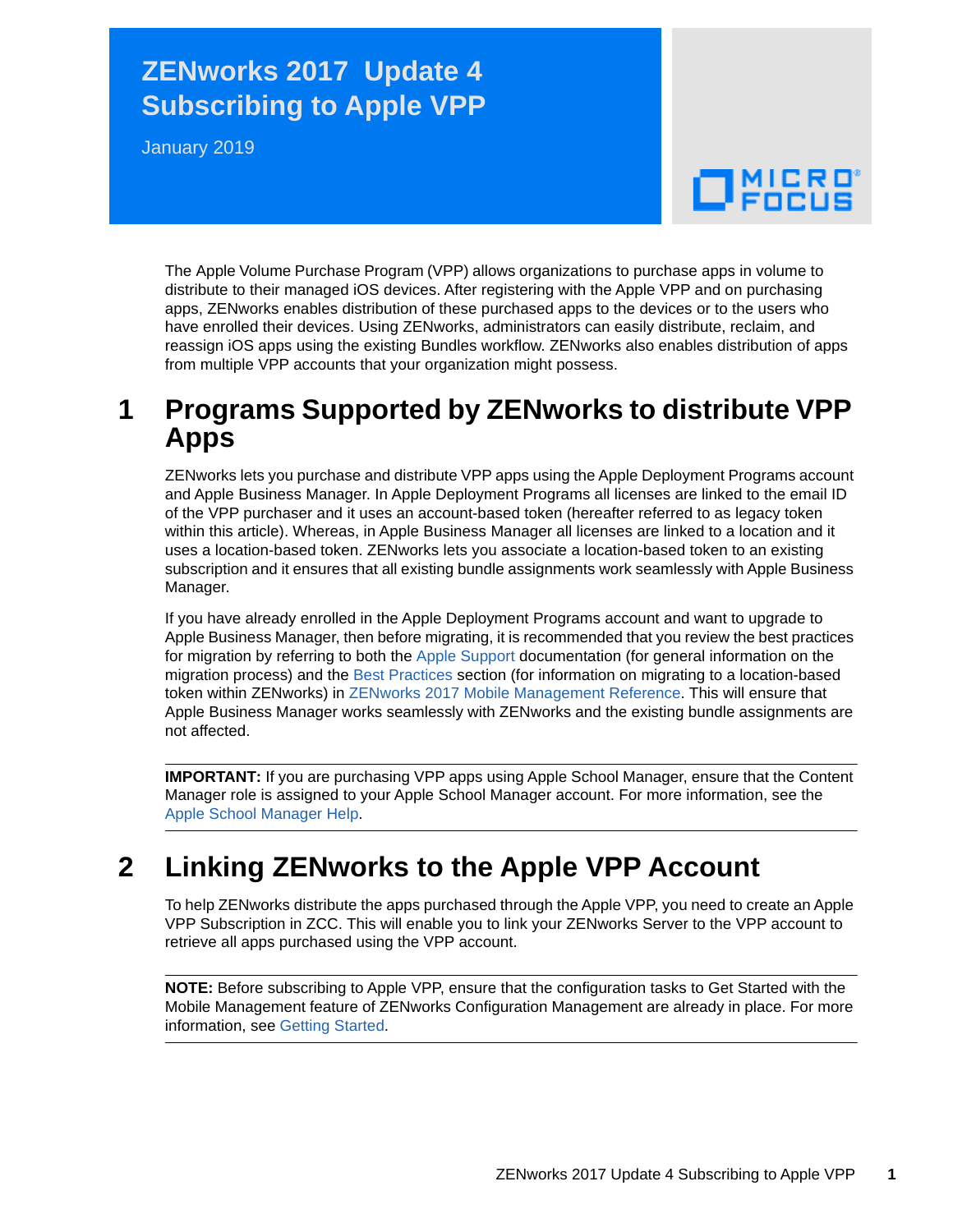#### **2.1 Prerequisites**

Ensure that you have already enrolled for either of the two programs:

- **Apple Deployment Programs account:** Navigate to deploy.apple.com and create your program agent account. For more information, see the [Apple Documentation.](https://www.apple.com/business/docs/VPP_Business_Guide.pdf)
- **Apple Business Manager:** Navigate to business.apple.com to create your Apple Business Manager account. For more information, see the [Apple Documentation.](https://help.apple.com/businessmanager/#/tes40577306d)

#### **2.2 Tasks to be performed while linking ZENworks with Apple VPP**

While creating an Apple VPP Subscription, you need to perform the following tasks:

*Download the VPP Token:* Navigate to the Volume Purchase Program web portal or the Business Manager web portal to download a legacy token or a location-based token, respectively.

*Upload the token in ZCC*: Navigate back to ZCC and upload the legacy token or the location-based token. This will link the ZENworks Server with the Apple VPP account. Henceforth, the Apple server will validate ZENworks as your EMM vendor based on the uploaded token, while performing any operation on behalf of your organization. The following might occur after a token is successfully uploaded:

- Any existing licenses associated with the token are reset and the associated users, if any, are also retired.
- If the token is already in use by another MDM solution, then ZENworks will notify with an appropriate message and you can **Claim Management** of the token.
- If the token was previously used by a subscription (that is deleted but its bundles are retained) within the ZENworks zone, then the new subscription will reflect the licenses already consumed. This is achieved by reconciling the VPP account of the new subscription with the one of the deleted subscription.

*Specify Bundle Details*: You can choose to retain the default location where the VPP bundles should reside or choose another location. Within this folder location, another folder with the name of the subscription is created in which the bundles will reside. You can also specify other details for these bundles, such as allowing ZENworks to take ownership of the app or retaining the app after enrollment.

*Specify the bundle creation schedule*: Based on this schedule, ZENworks contacts the Apple Server and retrieves the latest apps associated with the VPP account and creates bundles for it in ZCC.

After creating the subscription, you can view its status in the **Subscribe and Share** section of ZCC. **Claim in Progress** and **Claim Failed** statuses indicate that the process to claim management of the VPP account from another MDM solution is either in progress or has failed. If the claim fails, ZENworks will retry until the claim is successful. However, if for any reason the status remains as **Claim Failed** for a substantial period of time, then it is recommended that you delete the subscription along with its bundles and create a new subscription.Until the claim is successful, you will be unable to perform actions such as creating bundles, with this subscription.

**IMPORTANT:** Any replicated content objects, such as bundles that are associated with Apple VPP Subscriptions should not be shared across multiple zones.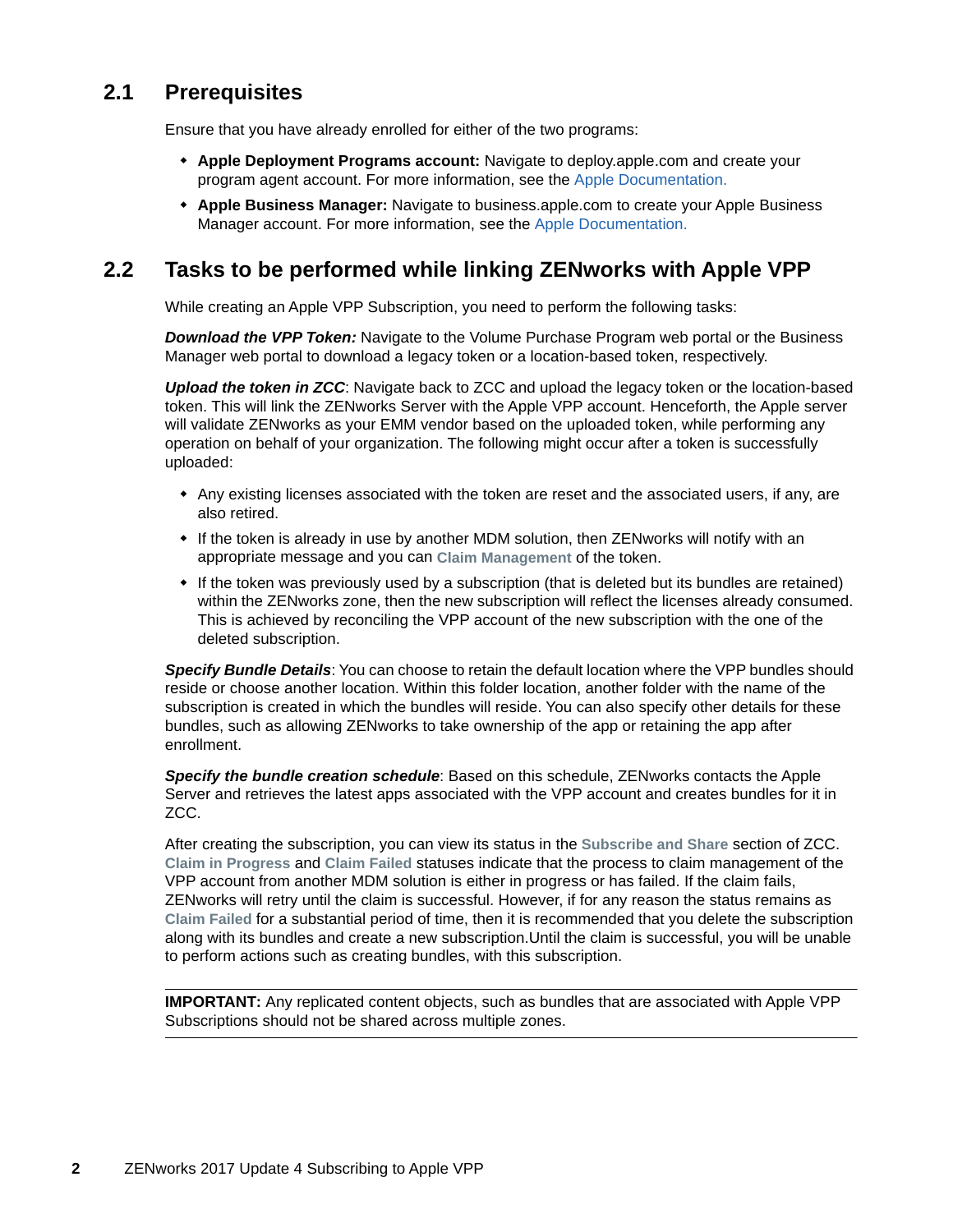# **3 Creating VPP Bundles in ZCC**

ZENworks creates VPP bundles based on the **Schedule Type** selected while creating the Apple VPP Subscription. However, if you have not specified a schedule or if you want to create bundles immediately, then you can perform any of the following actions:

- Click **Run Now** by navigating to **Subscribe and Share** > **<Select a Subscription> > Quick Tasks** > **Run Now** or by navigating to the Summary page of the Apple VPP Subscription. This action initiates a sync between Apple and ZENworks to retrieve the latest apps. Subsequently, bundles are created for these apps.
- Click **Create Bundle** on the Apps Catalog page to create bundles specific apps.

#### **Scenarios in which Bundle Creation might fail**

If at any point in time bundle creation fails, then check the logs for details on this failure. Bundle creation might fail due to one of the following reasons:

- The Apple Server is busy and not responding.
- Apple is unable to provide the latest app metadata as Apple might have discontinued support for the app.
- Apple has extended VPP support to a new country, which is not supported by ZENworks. Contact the Micro Focus tech support team to include the country in ZENworks.

### **4 Distributing VPP bundles**

You can distribute apps purchased through the Apple Volume Purchase Program (VPP), by assigning VPP bundles to either the devices or to the users who have enrolled their devices to the zone.

- [Distributing Bundles to Users](#page-2-0)
- [Distributing Bundles to Devices](#page-3-0)

When a bundle is assigned to a user or a device and the associated device syncs with the ZENworks Server, the app license is **Consumed** from Apple. Subsequently, the user is prompted to confirm the app installation. Based on the user's response, the app is **Installed** on the device. The license consumption and installation count is updated on the Apps Catalog page in ZCC.

**NOTE:** If a bundle is assigned to multiple devices, device groups or folders, or multiple users, user groups or folders, then the app licenses are distributed based on the order in which the devices sync with the ZENworks Server.

#### <span id="page-2-0"></span>**Distributing Bundles to Users**

VPP Bundles can be distributed to users, user groups, or user folders.

If a VPP bundle is assigned to a user for the first time, then as soon as the first device associated with the user syncs with the ZENworks Server, an invitation is sent to the user to join the Apple VPP.

To accept the invitation, the user needs to sign in with their personal Apple ID. This Apple ID is registered with the Apple VPP, but remains private and is unknown to ZENworks. As soon as the users agrees to the invite and accepts the iTunes Store terms and conditions, they are associated with ZENworks. In the next sync, the app license is consumed from Apple and a message is sent to the device prompting the user to confirm whether to install the app or not. Based on the user's response, the app is installed on the device.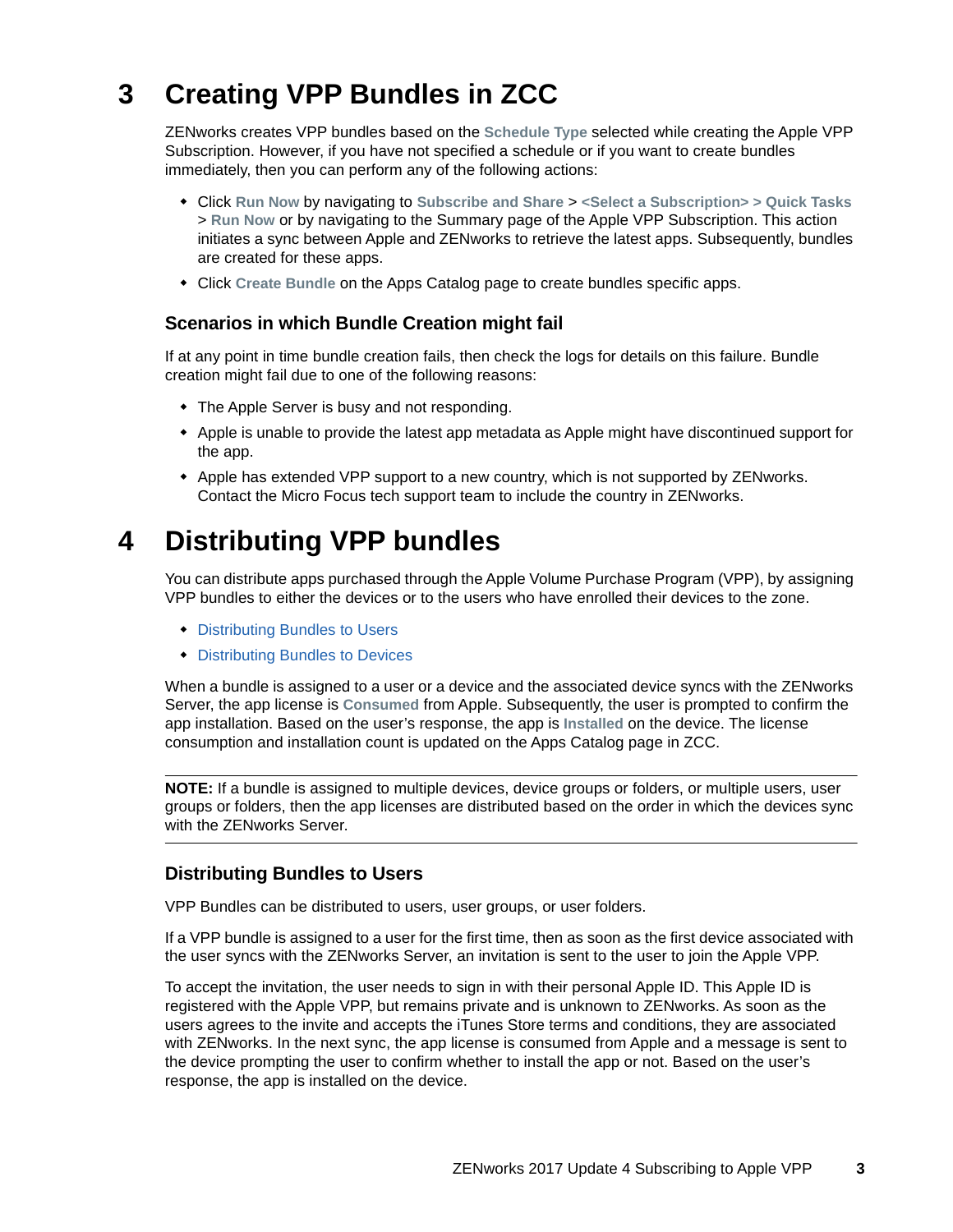**NOTE:** The invite is not re-sent to the user for subsequent assignments, if the user has already associated with the Apple VPP.

The Apple ID which the user has associated with the Apple VPP, should be used across all the user's devices to enable successful installation of VPP apps. Also, it is important that the Apple ID does not change, so that all bundle assignments are successful and all assigned apps are retained on the device. If the user logs into the iTunes account using a different Apple ID, then the apps distributed to the user are revoked.

**NOTE:** The terms Apple ID and iTunes ID are used interchangeably in ZENworks.

#### <span id="page-3-0"></span>**Distributing Bundles to Devices**

VPP bundles can be distributed to devices, device groups, or device folders.

VPP bundles can be distributed to only those iOS devices that are running on iOS versions 9.0 or newer.

When a bundle is assigned to the device and the device syncs with the ZENworks Server, the server consumes the app license for the device from Apple. If the license consumption is successful, the user is prompted to install the app on the device.

#### **Scenarios when bundle distribution might fail**

If at any point in time bundle assignment or distribution fails, then you need to check the bundle **Deployment Status** to identify the reason for failure. Bundle distribution might fail due to the following reasons:

- A VPP bundle is assigned to a device with iOS version prior to 9.0. Apple supports device assignments on iOS versions 9.0 or newer.
- A VPP bundle is assigned to a user and the invite to associate with the Apple VPP is not accepted by the user.
- A VPP bundle is assigned to a user and the Apple ID on the user's device is different from the Apple ID that the user had used to associate with the Apple VPP.
- $\bullet$  The app is not compatible with the device.
- Deficit in the number of licenses.
- The Apple VPP subscription is disabled or deleted.
- The VPP token ownership has changed and is being used by another MDM solution.
- Apple is unable to validate the iTunes Store ID of the specific app.
- The app has discontinued in the iTunes Store.

## **5 Updating App License Information**

 **Updating App License Information:** Based on the schedule selected while creating the Apple VPP Subscription, ZENworks syncs with Apple to retrieve the latest apps and creates bundles for any newly purchased apps. However, irrespective of the schedule selected, ZENworks automatically syncs with Apple on a daily basis to obtain the latest license information for existing and new apps. However, bundles are not created during this sync.